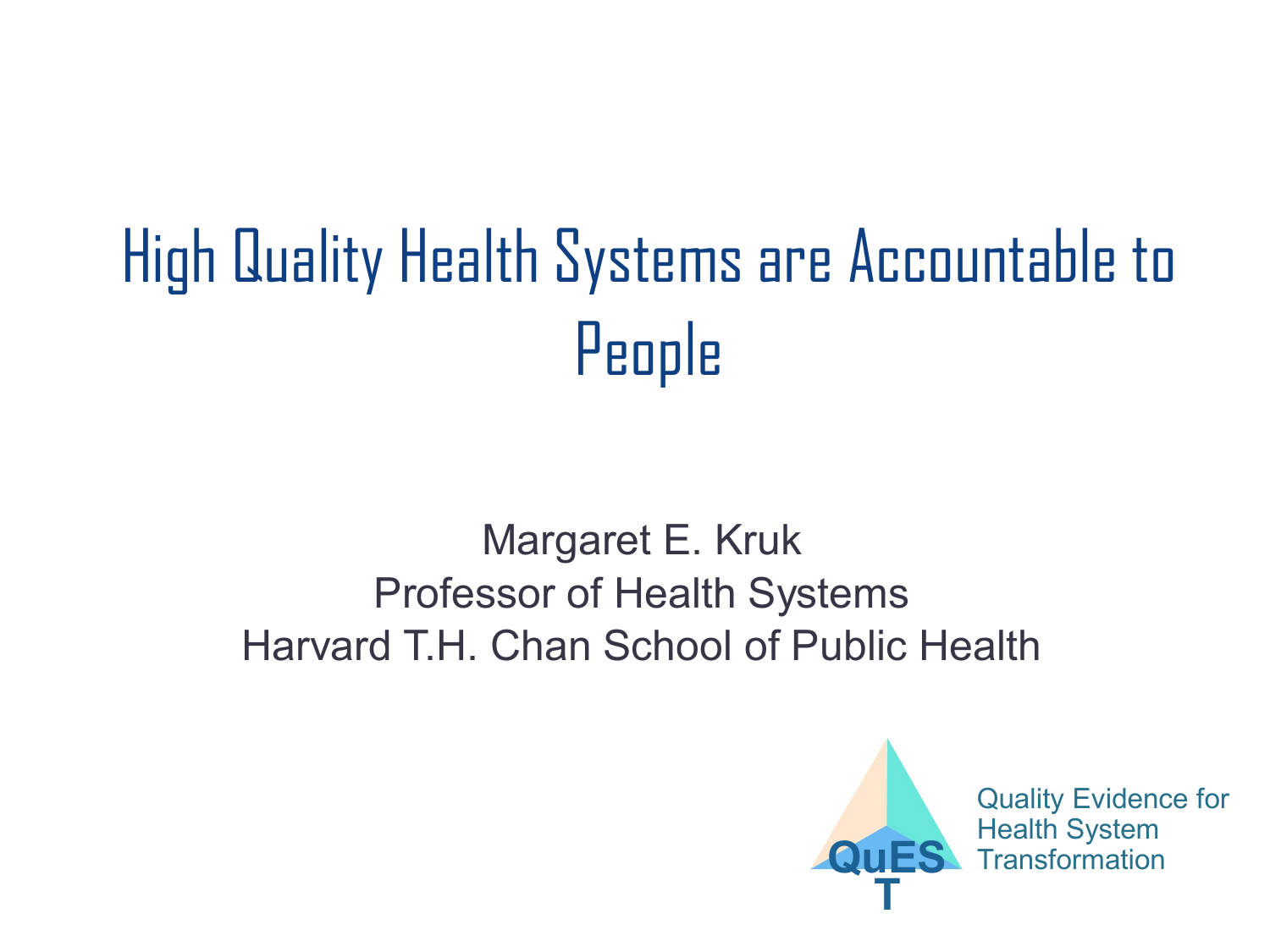# Access to care is not enough

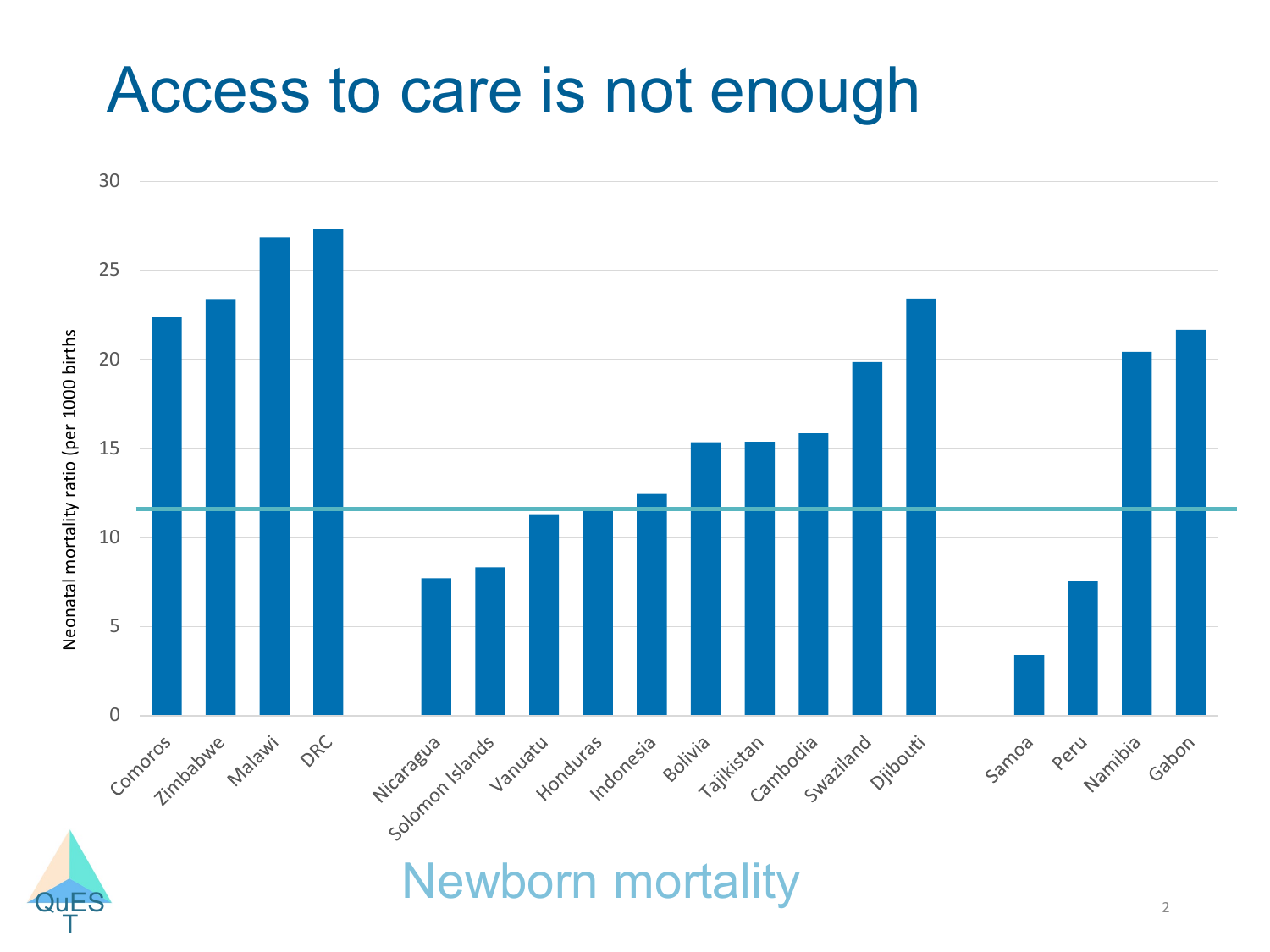# What is a high quality health system?

#### **THE LANCET Global Health**

High-quality health systems in the Sustainable Development Goals era: time for a revolution



"Providing health services without guaranteeing a minimum level of quality is ineffective, wasteful, and unethical"

A Commission by The Lancet Global Health

**QuES** T

Health systems are for people. A high quality health system optimizes health in a given context by

- **consistently** delivering care that improves or maintains health,
- being **valued and trusted by all** people,
- •**responding** to changing population needs.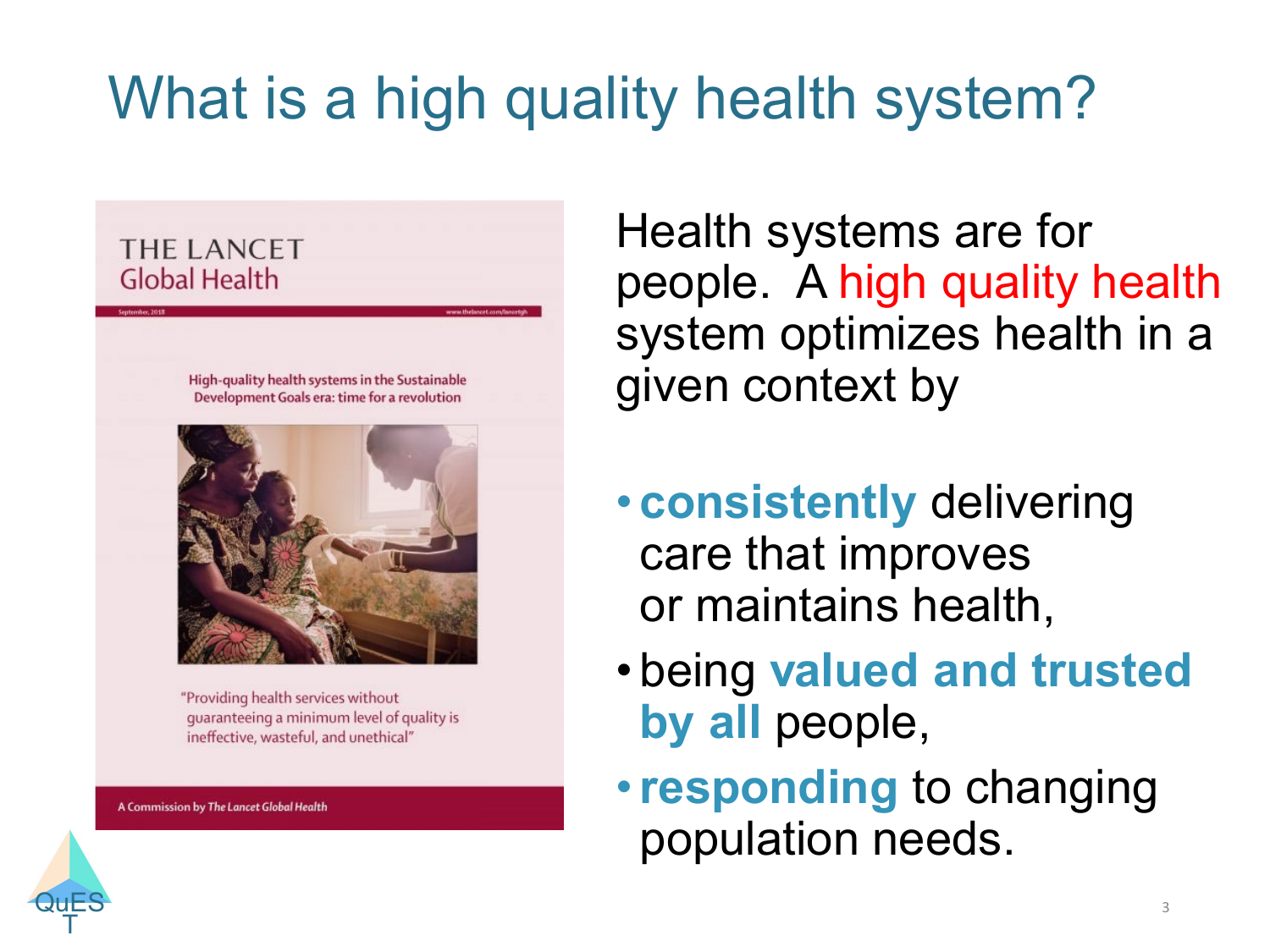# More and more complex health needs **Rising**<br>health needs **Materborne** average of the

#### deaths of newborns and children

malnutrition, stunting and wasting

noncommunicable diseases

national and global health risks

AIDS, tuberculosis, malaria, and neglected tropical diseases

injuries and accidents

hepatitis, waterborne diseases, and other communicable diseases

# expectations

maternal mortality

mental health and well-being

substance and alcohol abuse

tobacco control

universal health coverage

health workforce

illnesses from hazardous chemicals and pollution

vaccines and medicines

sexual and reproductive health

# Residual mortality harder to avert

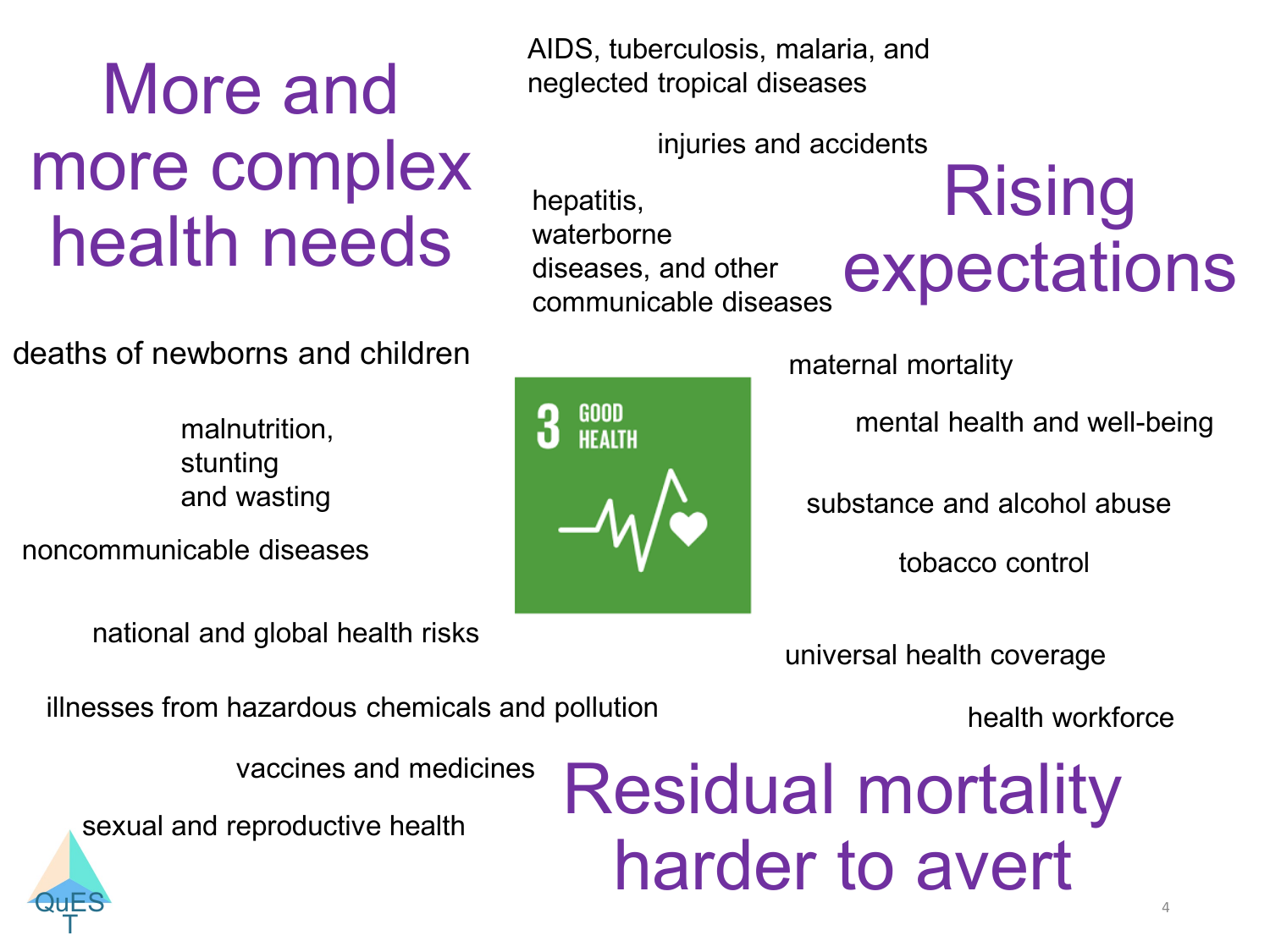# 8.6 million deaths from treatable conditions: 60% due to poor quality among people using care





Kruk ME, Gage AD, Joseph NT, Danaei G, Garcia-Saiso S, Salomon JA. Mortality due to low-quality health systems in the universal health coverage era: a systematic analysis of amenable deaths in 137 countries. Lancet. 2018. Epub2018/09/10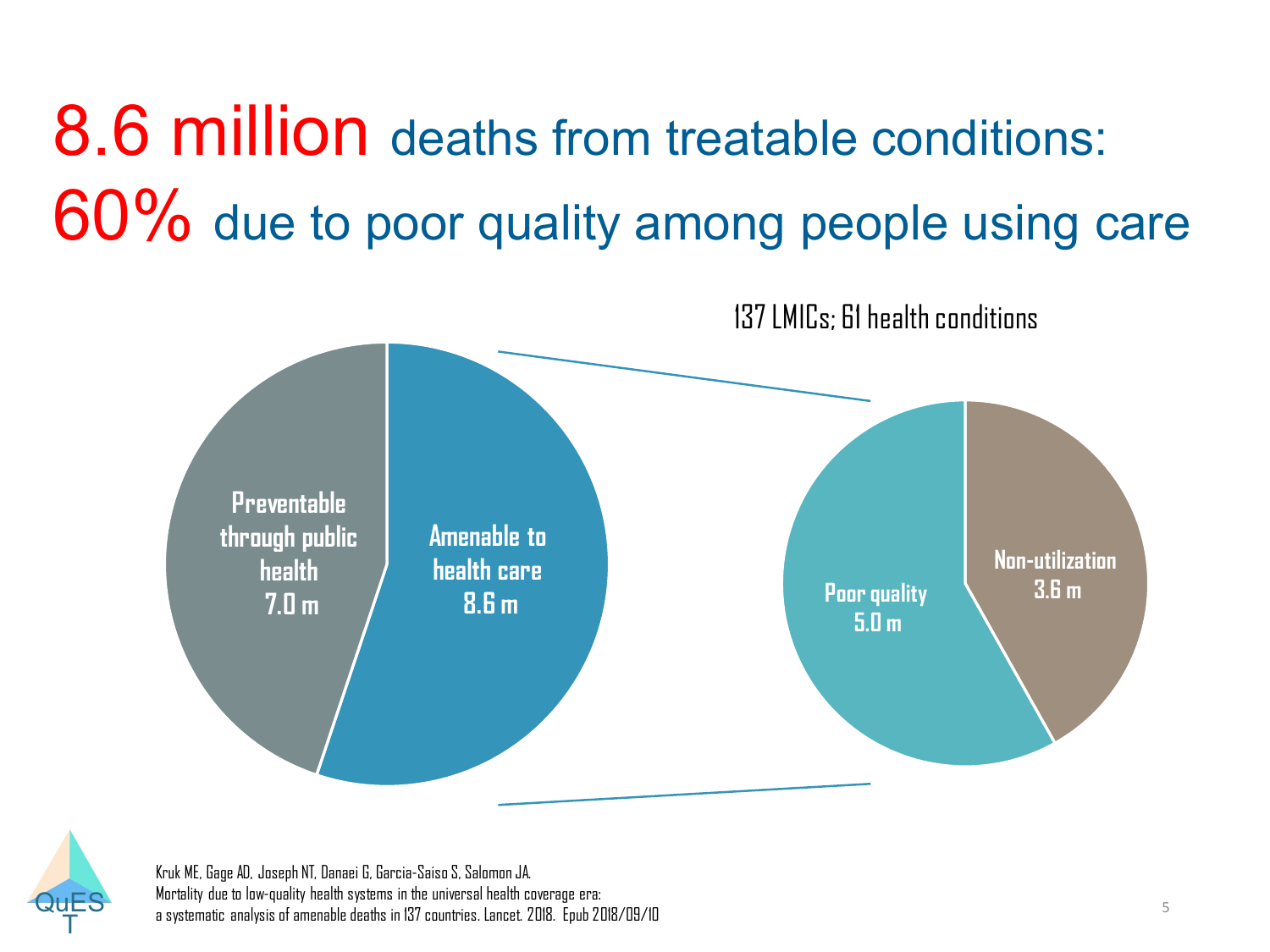## Health providers perform 1/2 of basic clinical actions for common conditions



Glo<mark>bal Health C</mark>ommission on High Quality Health Systems. Lancet Global Health. 2018;6(11):e1196-e252.<br>Called **Kruk ME**, Gage AD, Arsenault C. et al. High quality health systems—time for a revolution. Report of the Lancet

T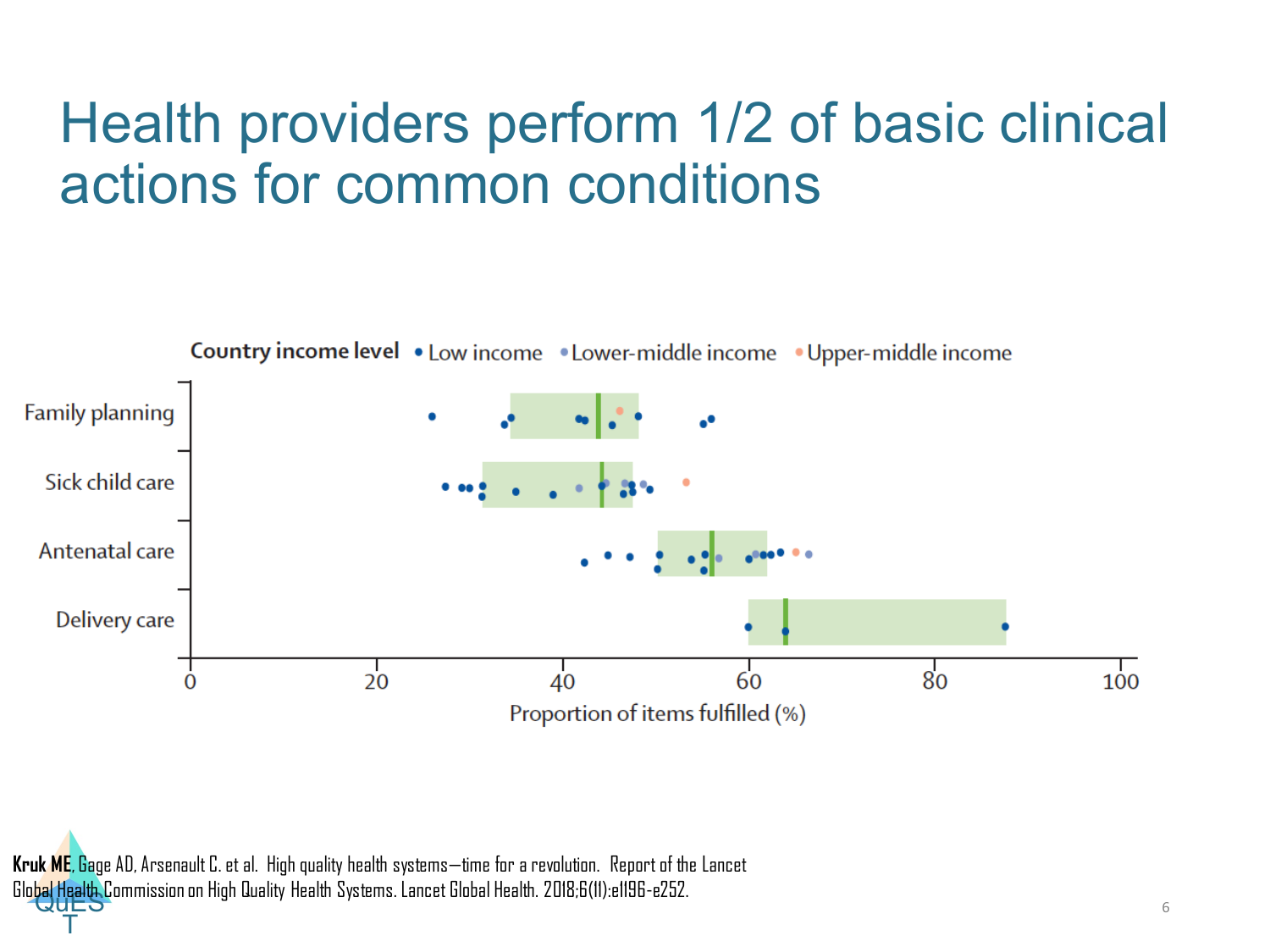## Poor quality for the poor



Glo<mark>bal Health C</mark>ommission on High Quality Health Systems. Lancet Global Health. 2018;6(11):e1196-e252.<br>Called **Kruk ME**, Gage AD, Arsenault C. et al. High quality health systems—time for a revolution. Report of the Lancet

T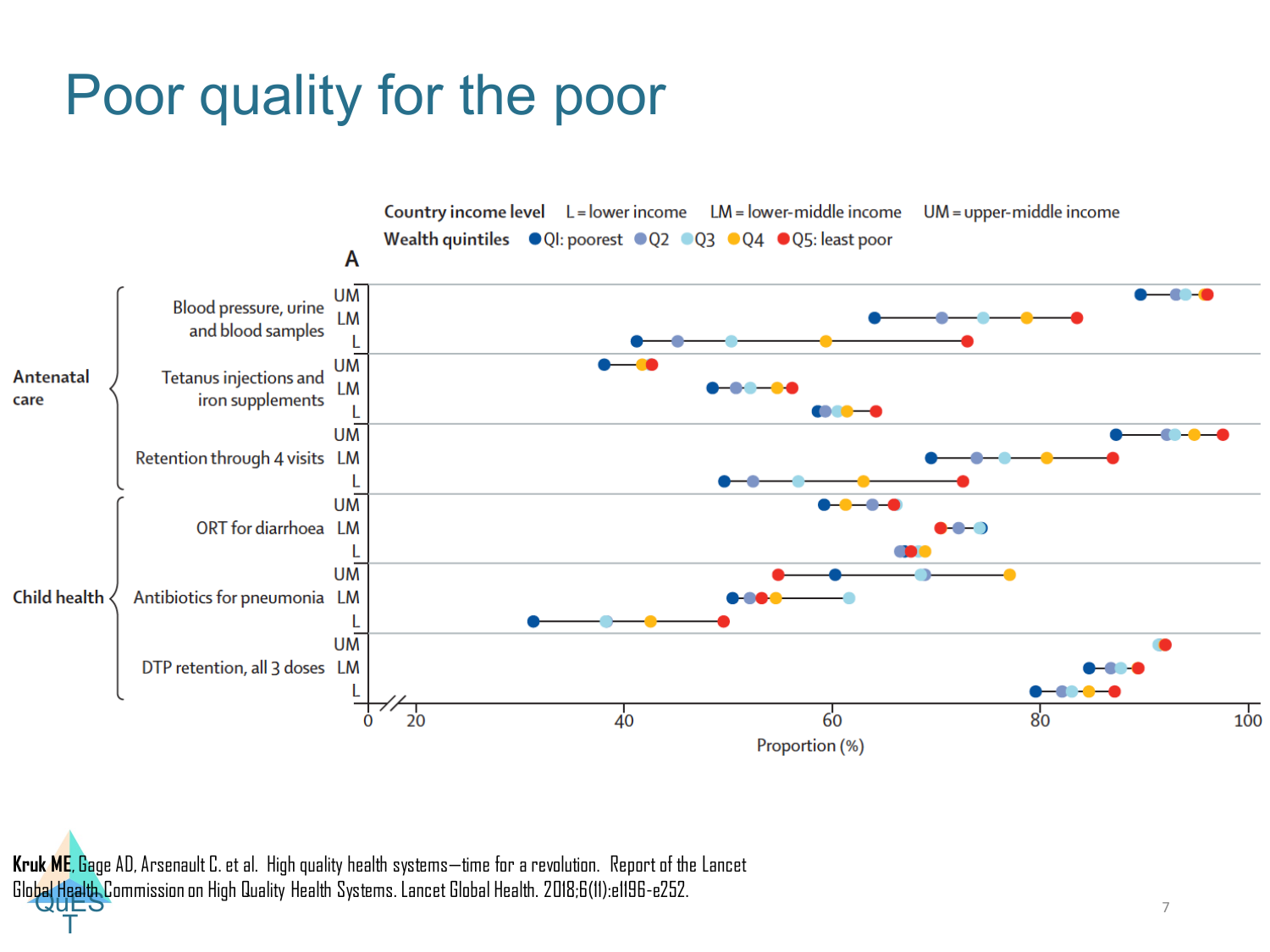#### 1 in 3 patients experience disrespectful care, short consultations, poor communication or long wait times

Health workers yell at us like a slave … That is the reason why people do not want to go to the hospital although they have a letter of referral" – Timor-Leste patient

"People always say that the nurses are shouting too much, and saying bad things to them, and maybe they don't want to treat them"

– Ghanaian patient

"The hospital is like a prison"

– Russian patient

"This woman! She acts as if this is her first pregnancy. Did you deliver previous pregnancies without labor pain?" – Tanzanian nurse

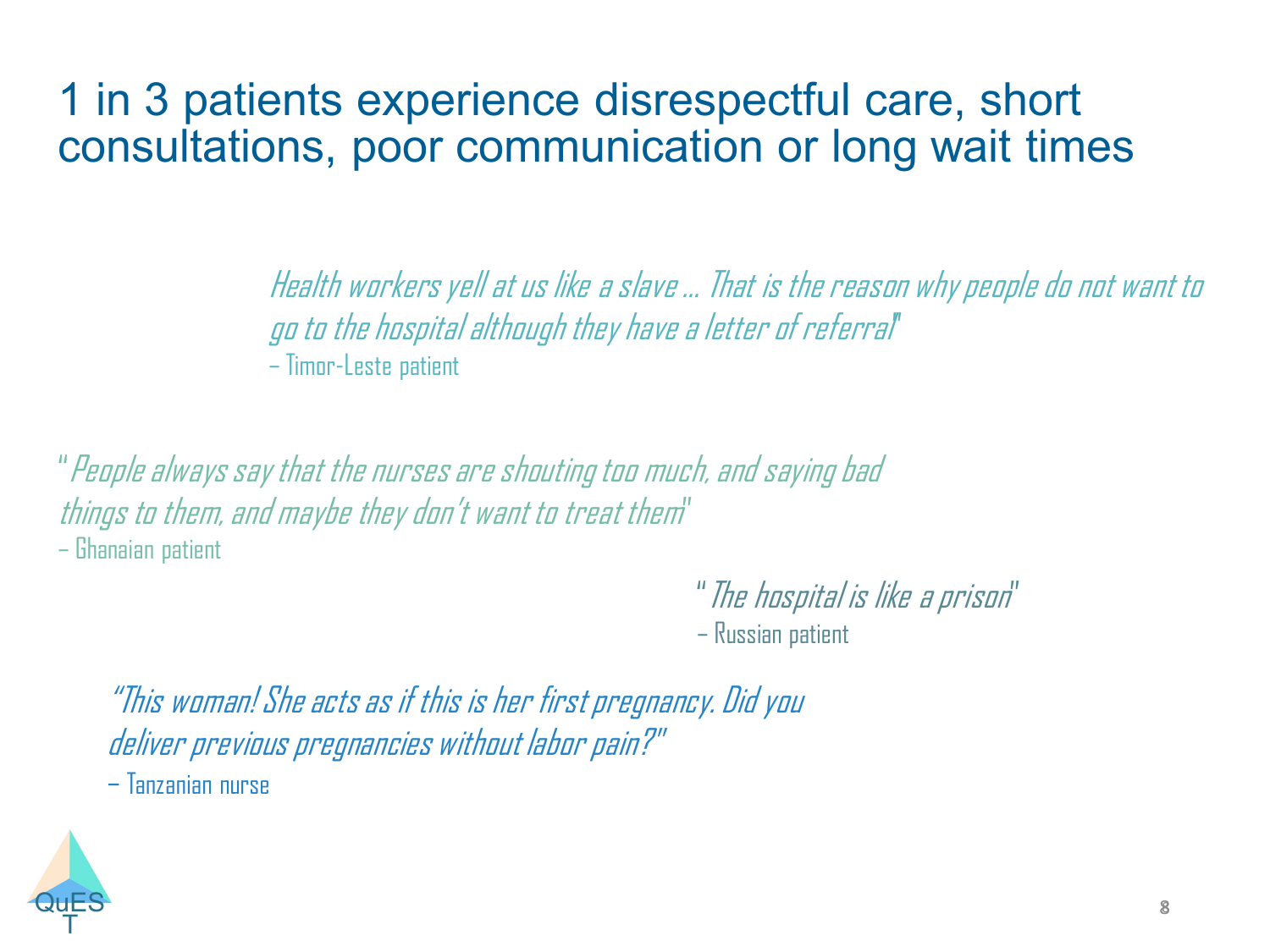# How can health systems be more accountable to people?

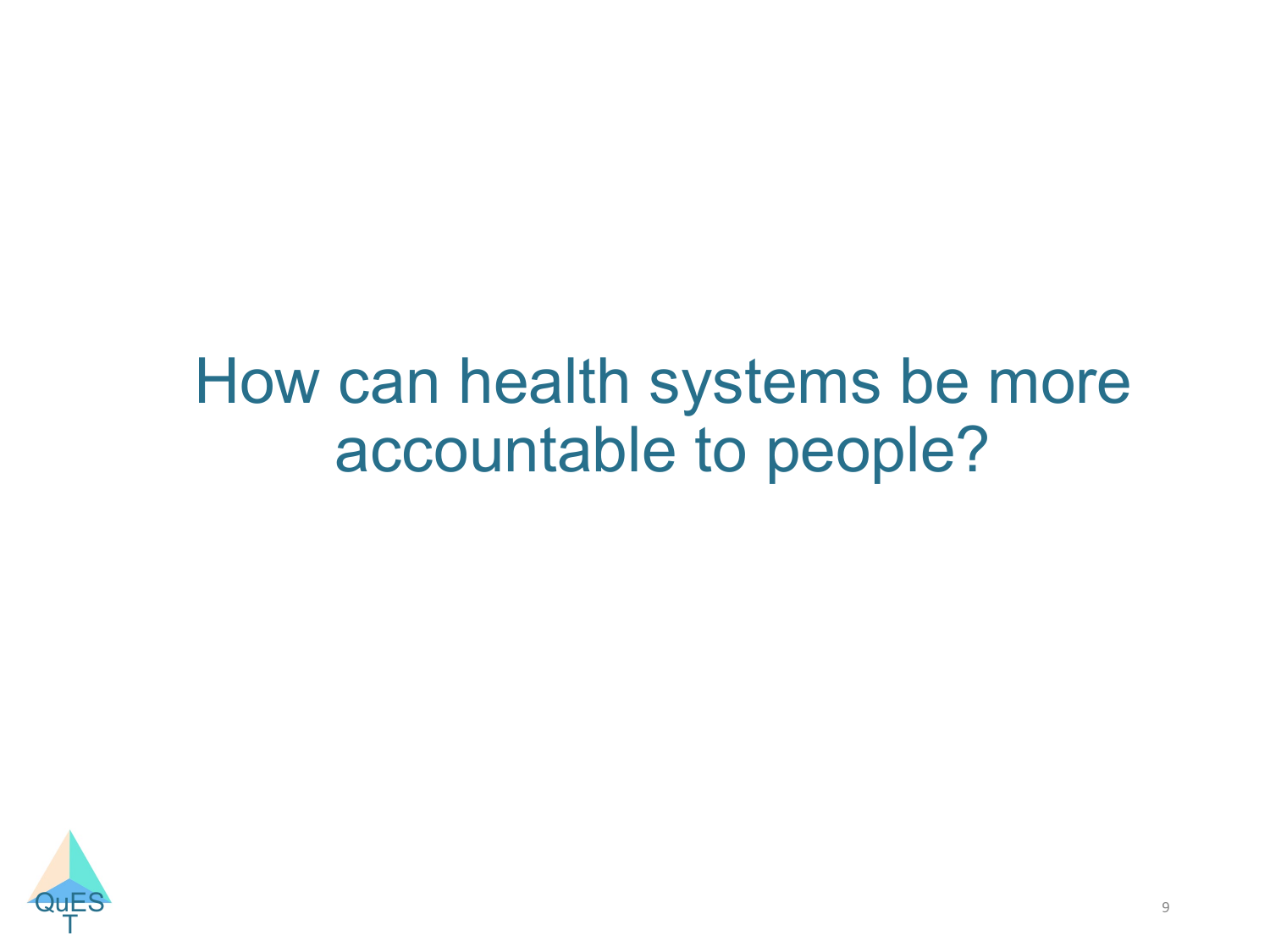# 1. Measure what matters, when it matters

#### Functions not inputs

- Real time registries of health system assets, health needs
- Health system competence not buildings, provider competence not numbers

#### Performance in normal and crisis times

- Health system quality dashboards shared with people
- Service provision, quality, mortality for index AND routine needs during crisis

#### People's voice and values

- User experience, confidence, endorsement
- Function (not presence) of feedback channels

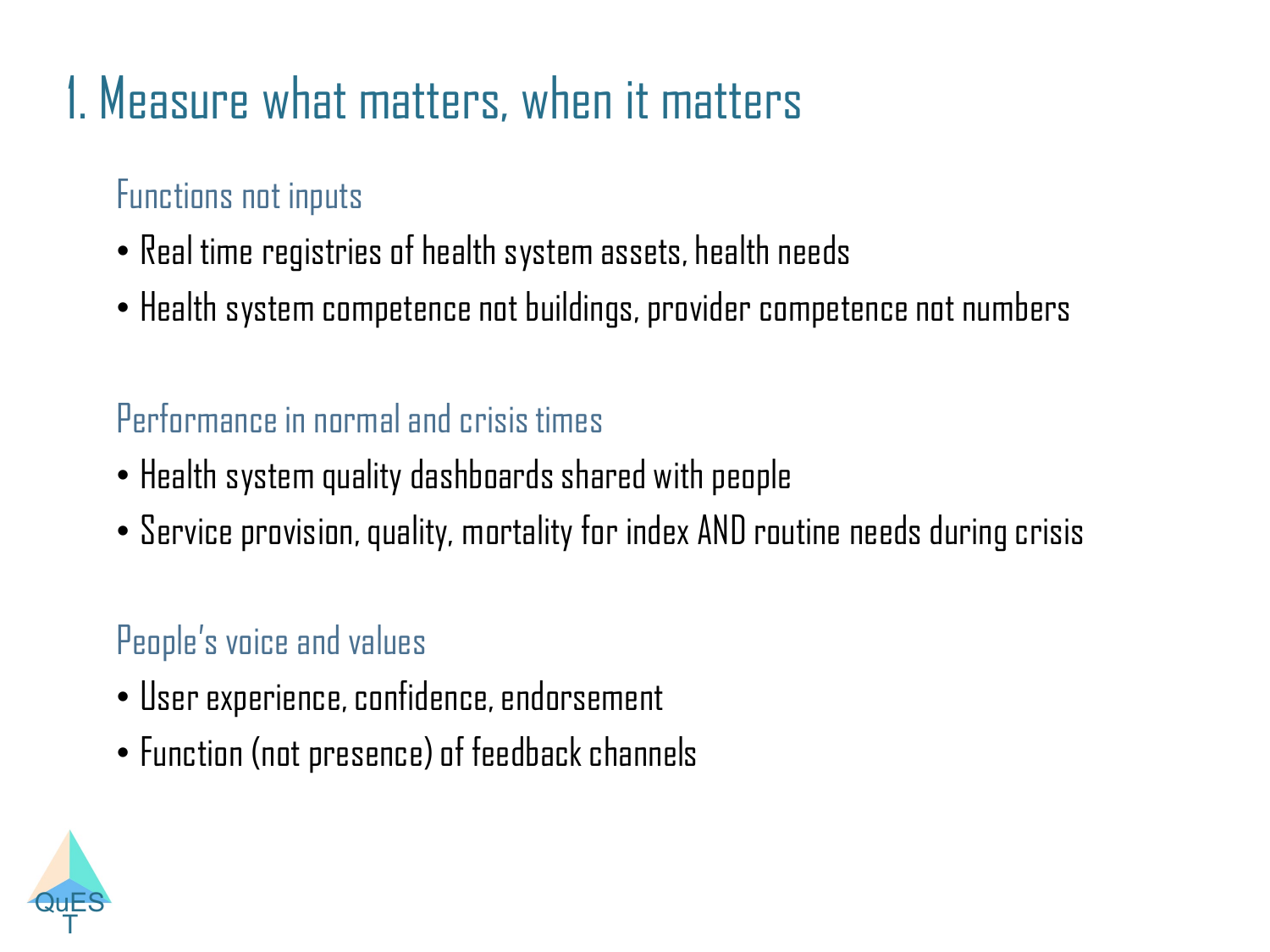"If you or your child is very sick tomorrow, can you get the health care you need?"



Svoronos T, Macauley RJ, Kruk ME. Can the health system deliver? Determinants of rural Liberians' confidence in health care. *Health Policy Plan.* Jul 27 2014.

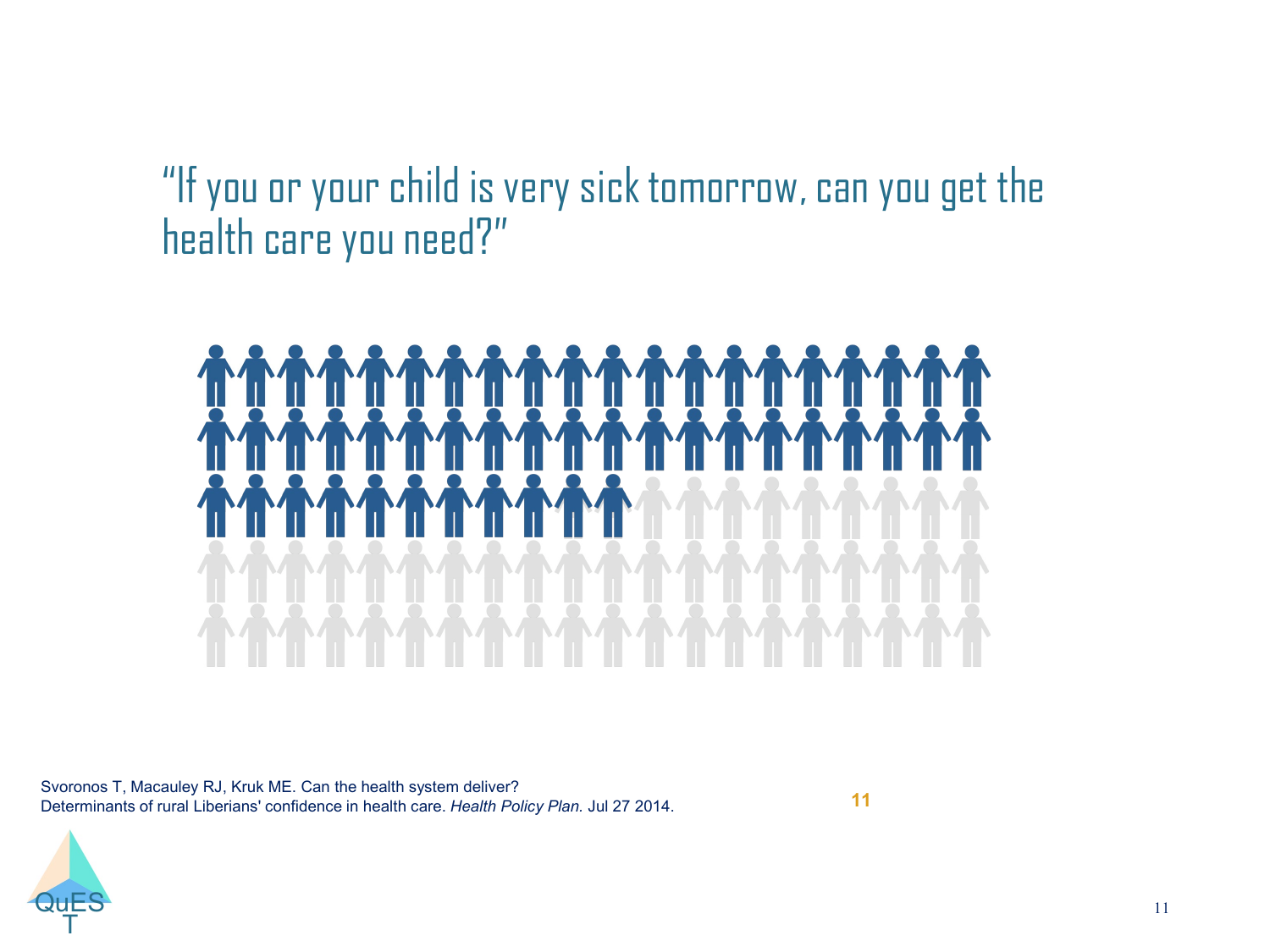# 2. Move beyond micro-level fixes





## **Micro (point-of-care)**

Facility-level Behavior change Short term Local scale Project based

**QuES** T

### **Macro (structural)**

System-level Foundation change Long term Large scale Nationally led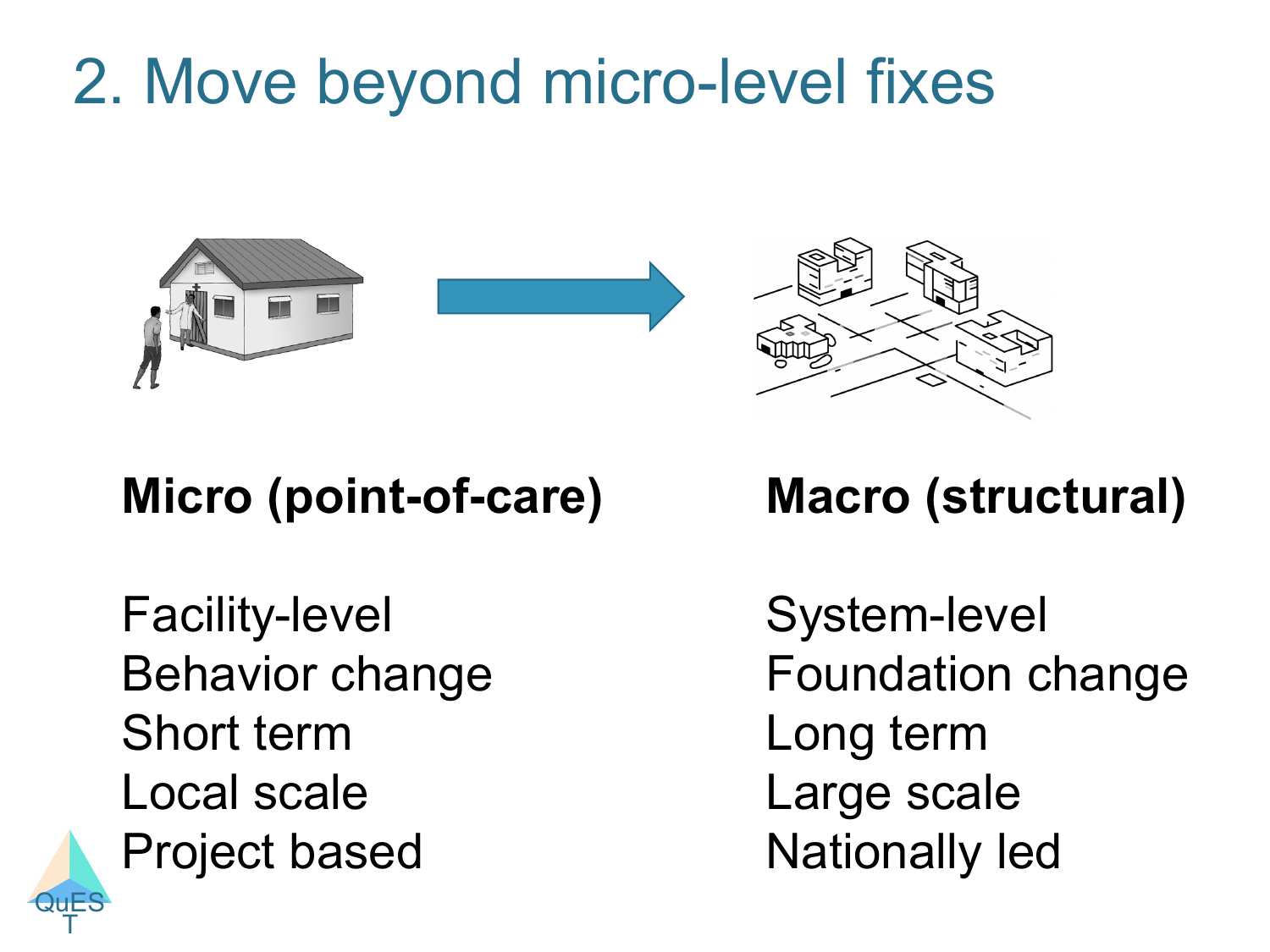